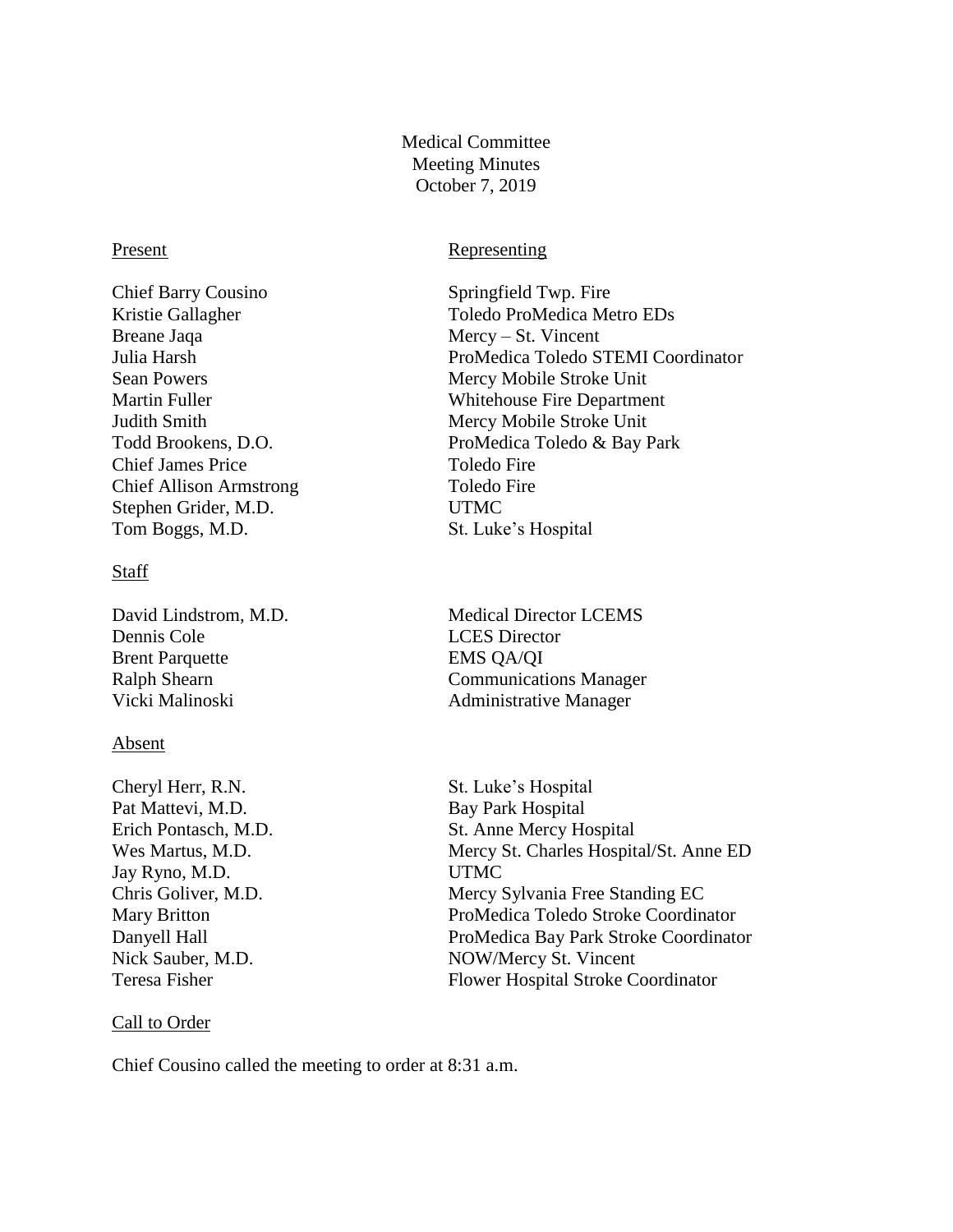Medical Committee Meeting Minutes October 7, 2019 Page 2

# Minute Approval

The minutes from the August 5, 2019 meeting were made available for review. The minutes were approved as written.

Dennis announced that Barbara Timoff had retired. The committee congratulated Barb and thanked her for her dedication.

# Old Business

Barry discussed the Elegard.

Chief Price stated that training was held on August 8<sup>th</sup> for the ESO System at Owens. He stated that there was a patching to use the QA process on individual runs and not tamper with the other runs that are unique to each department. ESO is looking at holding neighborhood quarterly training sessions.

### New Business

Dr. Lindstrom reported that he has been working with ProMedica to share patient outcome data with Lucas County EMS. This is currently with ProMedica Legal Department and should be moving forward.

Dr. Lindstrom discussed the pharmacy shortages. Chiefs were sent e-mail regarding the shortages and is working with hospital pharmacies to fill the gaps.

Dr. Grider expressed some concern with UTMC becoming a Level 3 Trauma Center. To further complicate this, he stated that the Neuro Surgeon went on leave. He isn't sure when he will return.

Dr. Brookens discussed the MCI incident in Sylvania. It was his first time in the field triaging an MCI incident. His question was triage tags versus triage color tape. Triaging the patients was challenging because of the special needs victims. But overall, he stated the incident went well. There was discussion as to the lack of an OH Trac incident being initiated. In the future, Dispatch will enter the incident regardless of timing of patients being transported.

Chief Price reported that an RTF exercise was going to be held on Election Day, November 5<sup>th</sup>, at Waite High School. He also reported that Allison Armstrong had been promoted to Batallion Chief of the EMS Bureau at Toledo Fire.